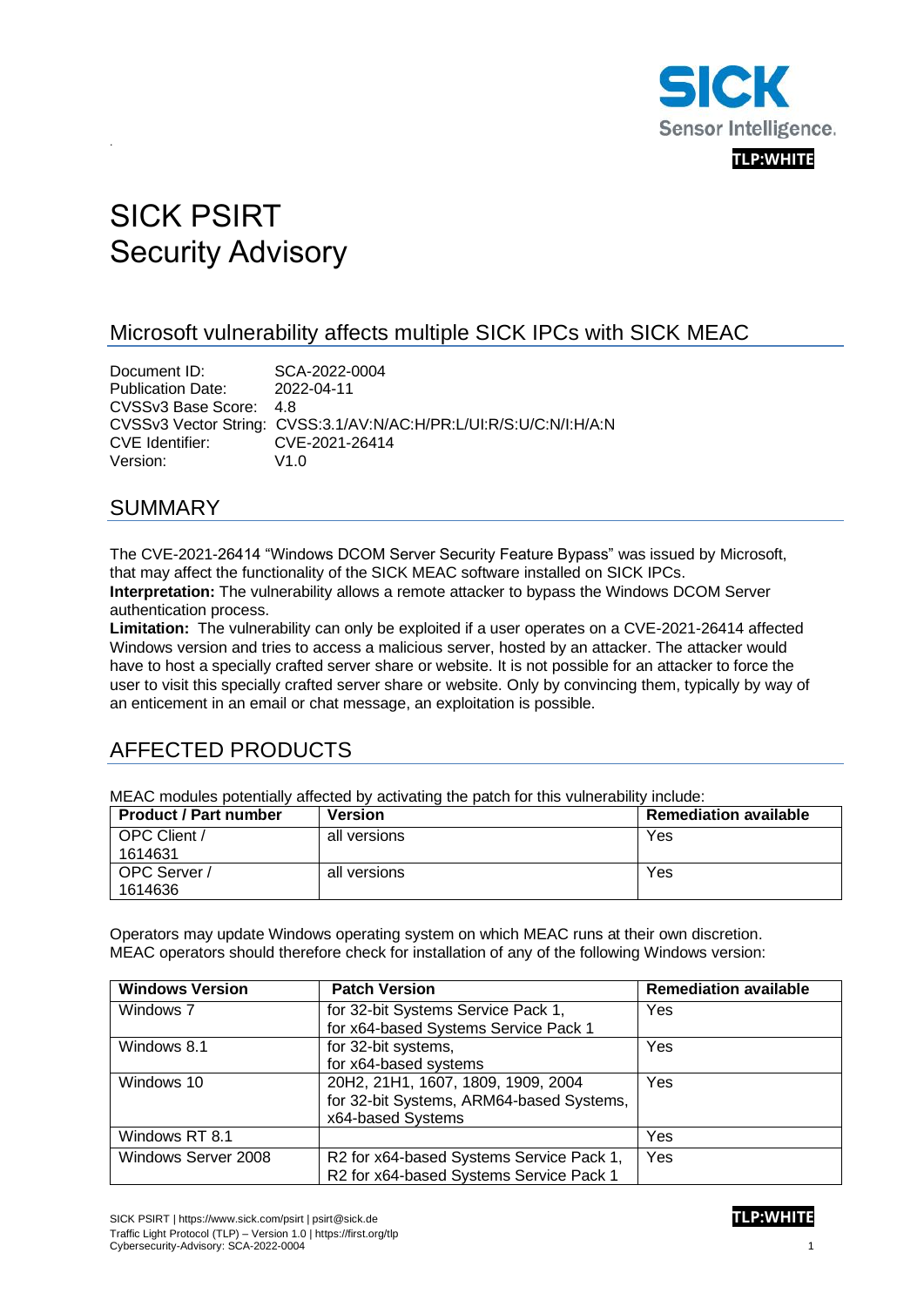

#### **TLP:WHITE**

|                       | (Server Core installation),<br>for 32-bit Systems Service Pack 2,<br>for 32-bit Systems Service Pack 2 (Server<br>Core installation),<br>for x64-based Systems Service Pack 2,<br>for x64-based Systems Service Pack 2 |     |
|-----------------------|------------------------------------------------------------------------------------------------------------------------------------------------------------------------------------------------------------------------|-----|
| Windows Server 2012   | (Server Core installation)<br>(GUI), (Server Core installation),                                                                                                                                                       | Yes |
|                       | R2, R2 (Server Core installation)                                                                                                                                                                                      |     |
| Windows Server 2016   | (GUI), (Server Core installation)                                                                                                                                                                                      | Yes |
| Windows Server 2019   | (GUI), (Server Core installation)                                                                                                                                                                                      | Yes |
| <b>Windows Server</b> | 20H2 (Server Core Installation)                                                                                                                                                                                        | Yes |
| <b>Windows Server</b> | 2004 (Server Core installation)                                                                                                                                                                                        | Yes |

#### **SOLUTION**

.

Microsoft is addressing this vulnerability in a phased rollout of Windows security updates. Under the current schedule, the hardening changes can be disabled until March 14, 2023:

| Update release | <b>Behavior change</b>                                                      |
|----------------|-----------------------------------------------------------------------------|
| June 8, 2021   | Hardening changes disabled by default but with the ability to enable        |
|                | them using a registry key.                                                  |
| June 14, 2022  | Hardening changes enabled by default but with the ability to disable        |
|                | them using a registry key.                                                  |
| March 14, 2023 | Hardening changes enabled by default with no ability to disable them.       |
|                | By this point, you must resolve any compatibility issues with the hardening |
|                | changes and applications in your environment.                               |

Prior to the March 2023 release, the hardening change will be disabled if the registry key "HKEY\_LOCAL\_MACHINE\SOFTWARE\Microsoft\Ole\AppCompat\RequireIntegrityActivationAuthenti cationLevel" is undefined or 0, and enabled, if set to 1. A reboot is required after making any changes to the registry key.

**Recommended measures:** Given the moderate risk (a user having to deliberately access a malicious server), SICK recommends deactivating the hardening by using the above registry key, until it has been confirmed that the hardening does not adversely affect the MEAC functionality. SICK will then inform customers in an updated version of this security advisory.

In a subset of Windows versions with release dates newer than between August 2021 and October 2021, depending on the Windows version, customers can identify vulnerable installations by checking the Windows event log for messages.

#### General Security Practices

As general security measures, SICK recommends to minimize network exposure of the devices, restrict network access and follow recommended security practices in order to run the devices in a protected IT environment.

Additional information on Industrial Security can be found at: <http://ics-cert.us-cert.gov/content/recommended-practices>